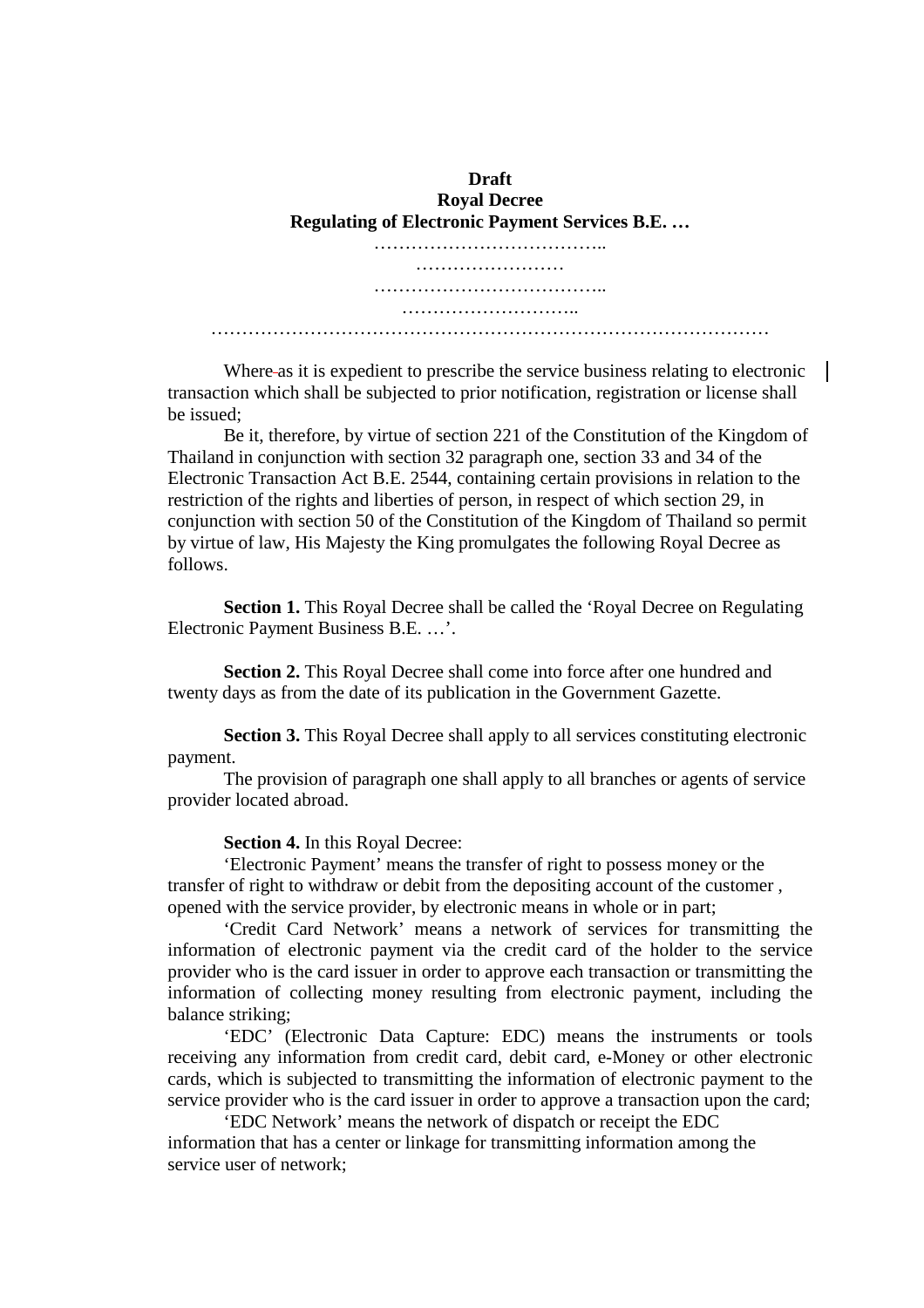'e-Money' means electronic card issued by the service provider for the service user, whose name may be specified or not specified. The service user shall pay money in advance to the service provider and use such e-Money in the payment of goods, services, expenses or others payment instead of payment in cash and money paid to the service provider shall be recorded in advance;

'Electronic Card' means Electronic Card in accordance with the Penal Code;

'Transaction Switching' means the service of being a center or linkage for transmission of information regarding electronic payment record to the service provider as agreed;

'Payment Service Provider' means the service of collecting money by electronic means in whole or in part on behalf of the creditor for the goods, services, expenses or other debts of the payer. As an agency of such payment, the service provider shall oblige to keep the value or the amount of the payment received in order to transfer to the creditor punctually upon agreement between the service provider and the creditor in accordance with the purpose of the payer;

'Clearing' means the service of transmitting, examining and confirming the information, deriving from the payment instruction, for calculating net clearing position in order to settle the balance of the creditor or the debtor, including the arrangement to complete the settlement process;

'Settlement' means the service of payment as previously agreed between the creditor and at least two debtors who expressly intent to pay or collect money. The service provider will debit money from the deposit account or receive payment by other means as agreed and then deposit such money to the account of the creditor or pay back to the creditor by other means for extinction of obligation;

'Service Provider' means a service provider as prescribed in List A, B or C attached to this Royal Decree;

'BOT' means the Bank of Thailand by virtue of the Bank of Thailand Act B.E. 2485;

'Commission' means the Electronic Transaction Commission.

**Section 5:** The BOT shall have charge and control of the execution of this Royal Decree.

**Section 6:** Unless the provisions of this Royal Decree otherwise requires, the prescription of additional rules, procedures and conditions for undertaking electronic payment business being subjected to prior notification, registration or license by virtue of Section 32 of the Electronic Transactions Act B.E.2544 shall be in accordance with the notification of the Bank of Thailand with the approval of the Commission. In granting license under this Royal Decree, the Bank of Thailand shall publicly prescribe the period of consideration or making order. In the case where the license is not granted, the reason shall be notified to the applicant.

**Section 7:** Any person appointed by the BOT shall be the competent officer under this Royal Decree.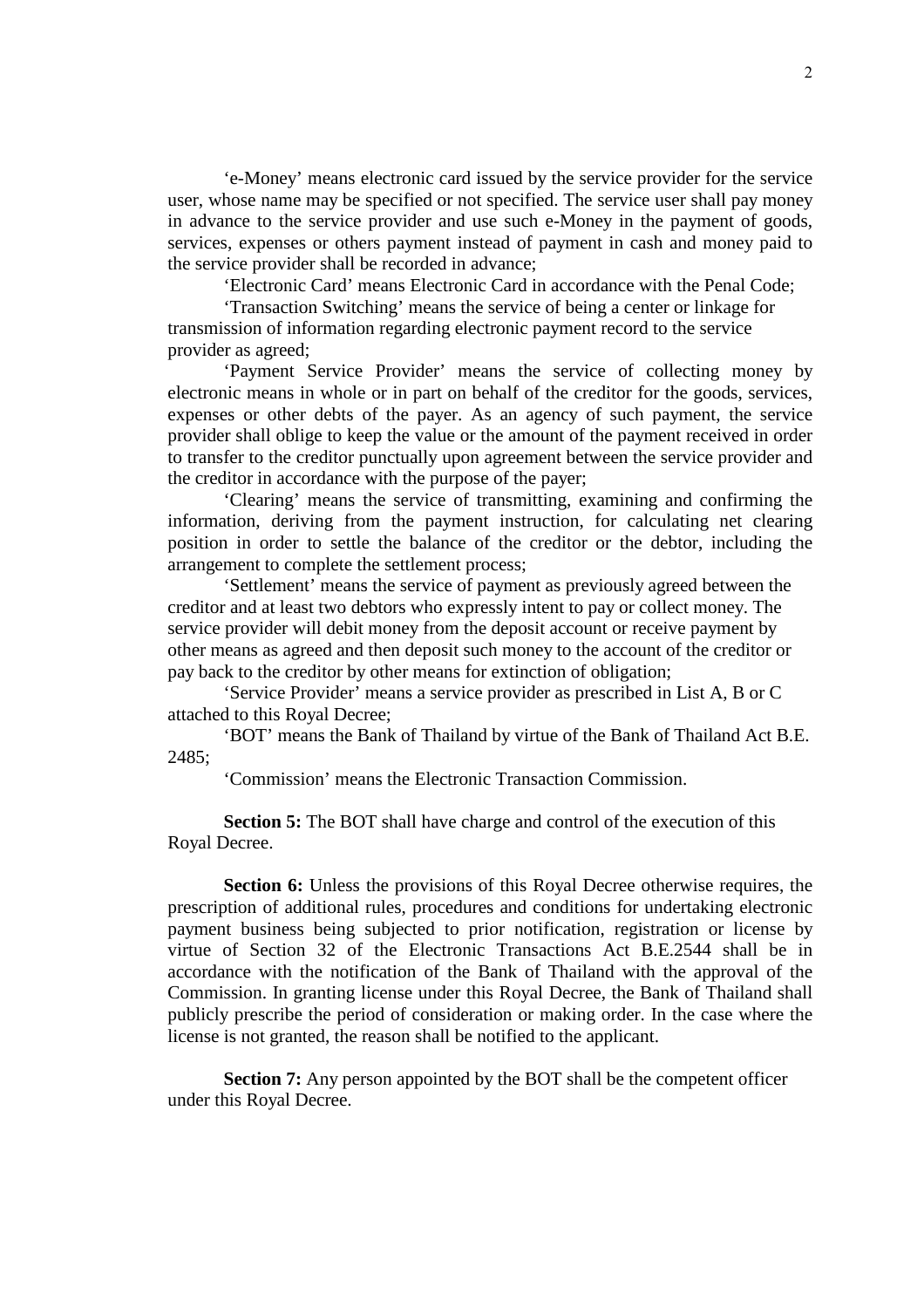## **CHAPTER 1 Electronic Payment Services**

\_\_\_\_\_\_\_\_\_\_\_\_\_\_

**Section 8:** The service provider as prescribed in the List A annexed to this Royal Decree shall be required notification prior to the commencement of such business operation.

**Section 9:** The service provider as prescribed in the List B annexed to this Royal Decree shall be required registration prior to the commencement of such business operation.

**Section 10:** The service provider as prescribed in the List C annexed to this Royal Decree shall be required the license prior to the commencement of such business operation.

**Section 11:** Any amendment of the types of business specified in the Lists annexed to this Royal Decree from List C to List B or List B to List A shall be in accordance with the notifications of the Bank of Thailand.

 In the case of doubt whether a type of business shall be classified into List A or List B or List C annexed to this Royal Decree, the Commission shall have the power to make a decision.

**Section 12:** An applicant for the license shall be the limited company or the limited public company having paid up capital not less than the amount prescribed by the BOT.

**Section 13:** The director or the officer having power of management of the service provider applying for the license shall not have the following disqualifications;

 (1) Being declared bankrupt or having been discharged from being declared bankrupt for less than two years from the date of the court order for terminating or discharging of the bankruptcy;

 (2) Having been imprisoned by a final court judgment for an offence relating to counterfeiting and alteration, a fraudulent offence relating to property or an offence relating to computer;

 (3) Having been a director or the officer having power of management of the juristic person whose license to operate services under this Royal Decree has been withdrawn;

 (4) Having other disqualifications as prescribed by the Bank of Thailand with the approval of the Commission.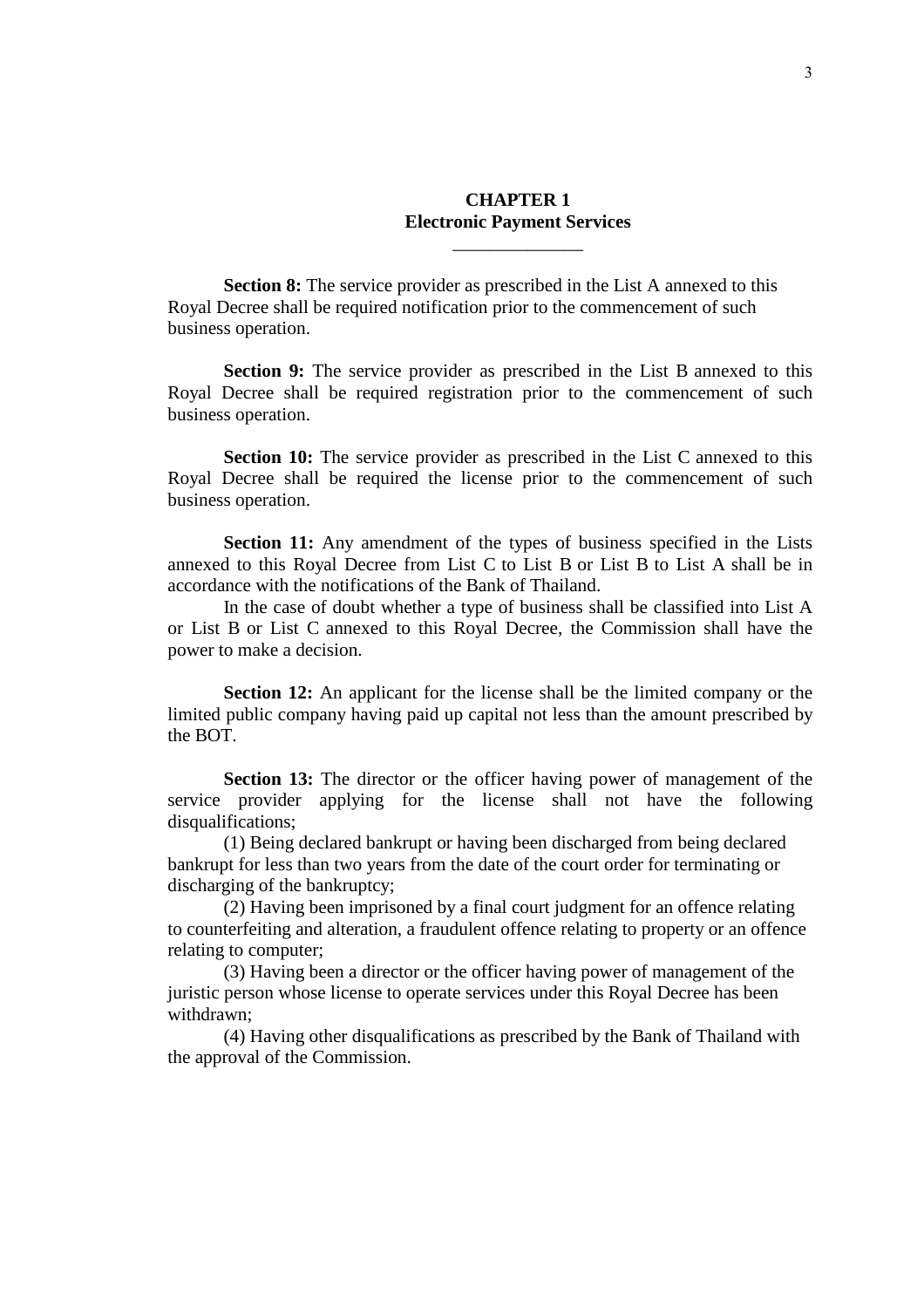#### **CHAPTER 2**

### **Rules and Procedures on Submitting the Form of Notification and Registration**

\_\_\_\_\_\_\_\_\_\_\_\_\_\_\_\_\_\_\_\_\_\_\_\_\_\_\_\_\_\_

**Section 14:** In case of the notification and registration, as the case may be, the service provider shall be required to submit the application to the Bank of Thailand in the form, together with the evidences, as prescribed by the Bank of Thailand.

**Section 15:** In case of the notification and registration, if the service provider is a natural person, the application in the prescribed form together with the following evidences shall be required;

(1) A copy of identification card or a copy of census;

 (2) A copy of taxpayer identification in the case where the service provider is a non-juristic body of person;

 (3) A clarification letter together with evidences presenting the capital for undertaking business;

(4) Other evidences as prescribed by the Bank of Thailand.

**Section 16:** In case of the notification and registration, if the service provider is a juristic person, the application in the prescribed form, a certificate document of juristic person together with the evidences prescribed by the Bank of Thailand shall be required.

**Section 17:** In case of having made the notification, the service provider shall submit a contingency plan or a back-up system for continuously providing the service and a policy and standard for the security of information technology system having standard not less than as stipulated by the Bank of Thailand.

**Section 18:** In the consideration of the application for the registration in this Royal Decree, the service provider shall be required to submit the application in accordance with the rules, conditions and procedures as prescribed by the Bank of Thailand in which at least consists of the following lists:

(1) a policy or plan for undertaking payment service business;

(2) an operation plan for undertaking payment service business;

(3) an administration and risk management system;

(4) an internal control system;

(5) a policy and security standard of information technology system;

 (6) the possibility study and the risk assessment for providing service including an contingency plan.

**Section 19:** If the Bank of Thailand has later discovered that the notification or registration has been made incorrectly or incompletely, it shall order the person having made the notification or applied for the registration to make the correction within seven days from the date of receiving the order.

 If the person having made the notification or applied for the registration under paragraph one does not rectify the notification or registration to be correct or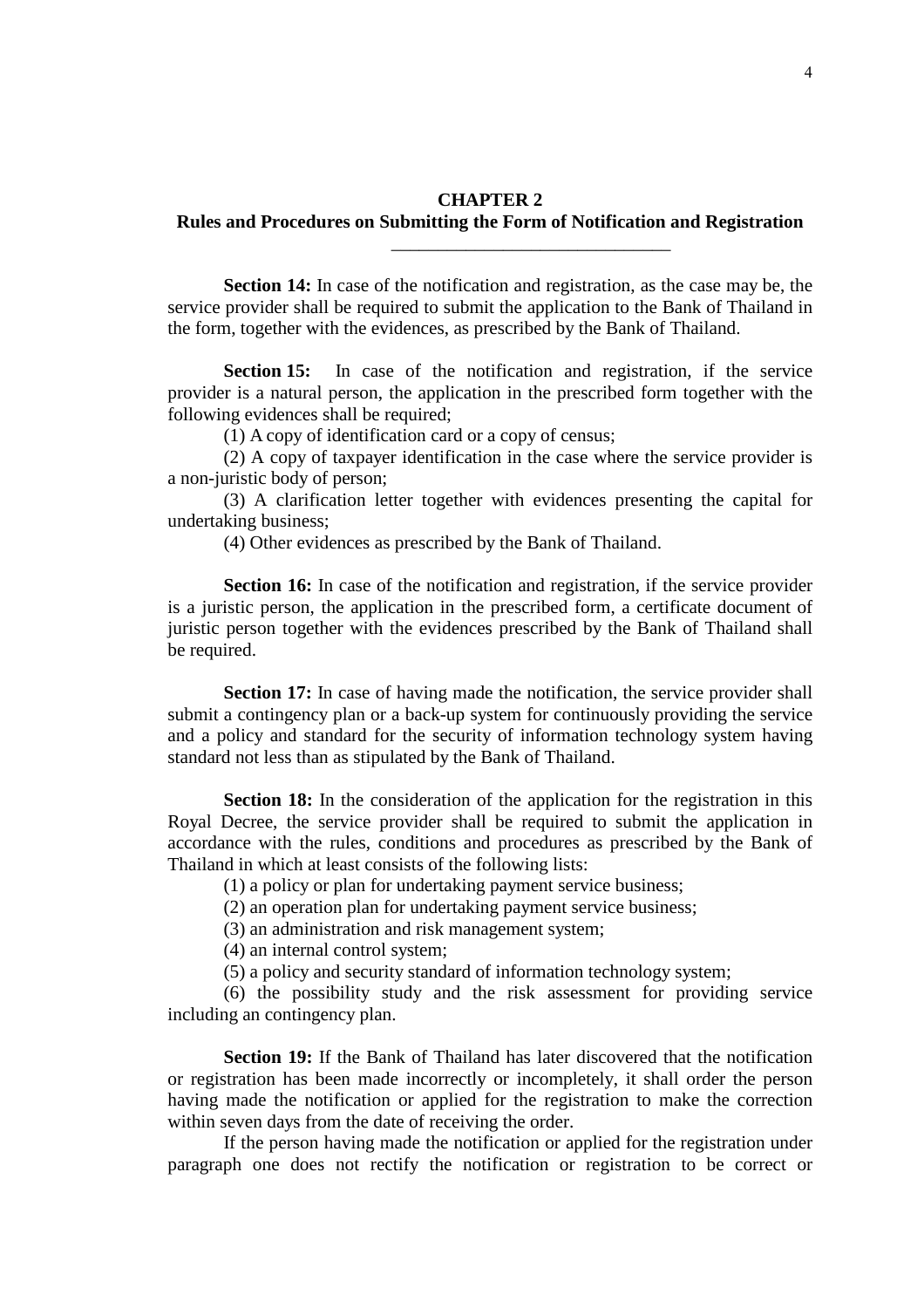complete or violates or fails to comply with the rules for business operation, the Bank of Thailand shall consider and submit the case to the Commission. The Commission shall consider and issue an order imposing an administrative fine not exceeding one million Baht, taking into account the severity of the offence and, in case where it deems fit, the Commission may issue an order requiring such person to take any corrective action as appropriate.

 In the case where the person having made the notification or applied for the registration fails to make the correction in accordance with the order of the Commission or repeats the offence, the Commission shall be empowered to issue an order prohibiting such person from further operating the business as notified or registered. Such order shall be subjected to the public announcement.

### **CHAPTER 3 Rules and Procedures for submitting application for the license**

**\_\_\_\_\_\_\_\_\_\_\_\_\_\_\_\_\_\_\_\_\_** 

**Section 20:** The provision of Chapter 2 shall be applied to the rules and procedures of submitting application for the license *mutatis mutandis.*

**Section 21:** In case of applying for the license, the application in the prescribed form, a certificate document of juristic person together with the evidences as prescribed by the Bank of Thailand shall be required.

## **CHAPTER 4 The Rules for Undertaking Business**

**\_\_\_\_\_\_\_\_\_\_\_\_\_\_\_\_\_\_\_\_** 

**Section 22:** Besides complying with section 17, section 18 and section 20, Service Provider shall comply with the rules prescribed in the notification of the Bank of Thailand.

 The notification of the Bank of Thailand under paragraph one shall at least contain the following particulars:

 (1) The custody and the disclosure of personal information of the customer;

 (2) The examining and maintaining the security of the system for consistent reliability;

(3) The express prescribing of any fee for provided service;

 (4) The receiving of complaint in case there is any compliant or dispute from the customer and the process for ratifying such complaint or dispute;

(5) The accounting and reporting

 Other than the rules prescribed in paragraph two, the Bank of Thailand may prescribe additionally significant rule varying to the type of business as the case may be as follows;

(1) the issuing of evidence for payment;

(2) the keeping for money which will be send;

 (3) the prescribing of finality of money transferred which may be unconditionally and promptly utilized by the beneficiary;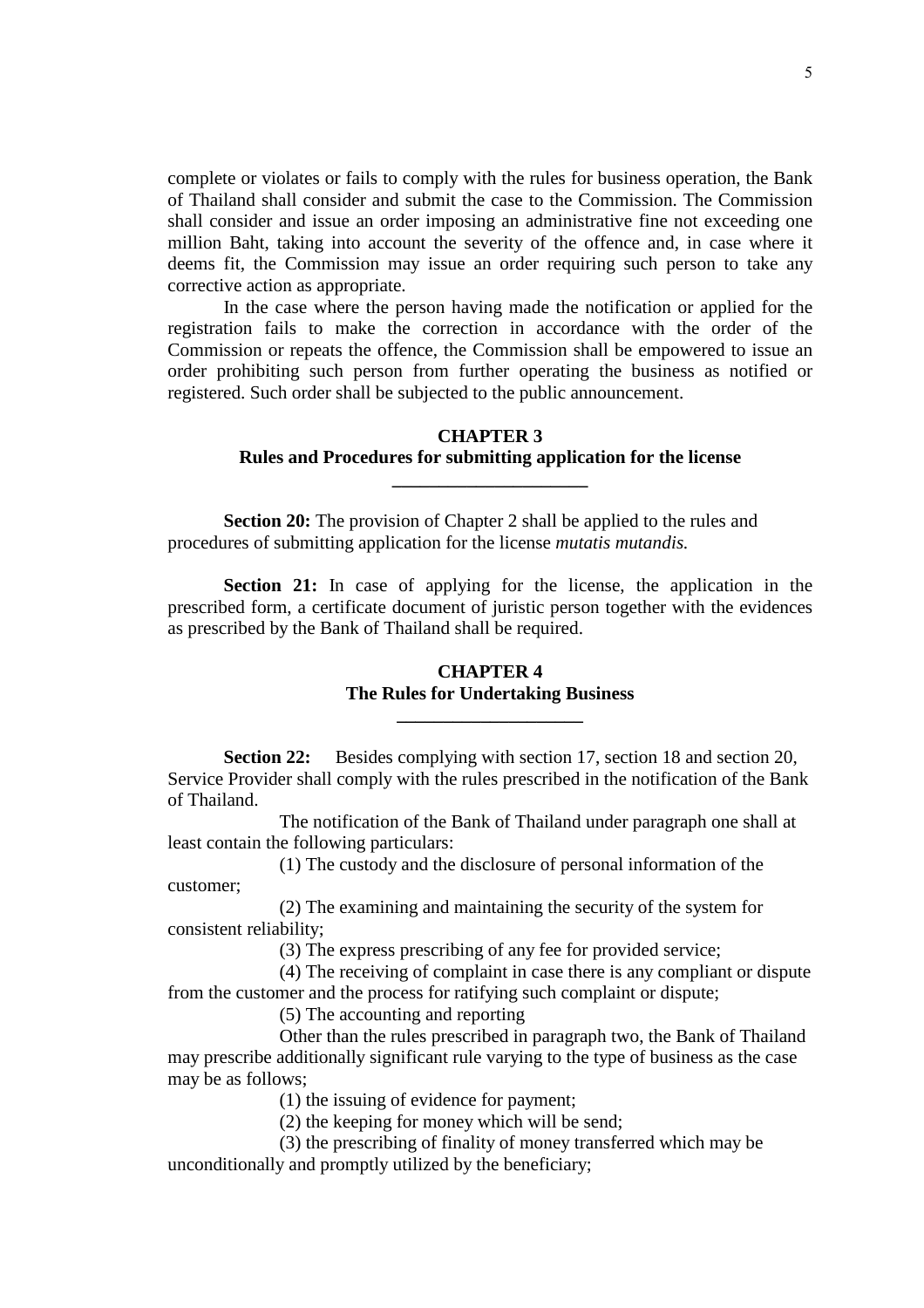(4) the process for maintaining financial status of service provider; or (5) the arrangement of independent auditor for security as in the list prescribed by the Commission.

**Section 23:** Service Provider shall submit balance sheet and report regarding its performance to the Bank of Thailand as prescribed by the Bank of Thailand

## **CHAPTER 5 Supervision**

**\_\_\_\_\_\_\_\_\_\_\_\_\_\_\_\_\_\_\_** 

**Section 24:** In order to comply with this Royal Decree, the competent officer shall have power to;

 (1) order service provider to testify or to deliver copies of any documents;

 (2) examine and collect information and, then, report to the Commission in case where service provider violates the law or cause damage because of failing to comply with the Royal Decree or the condition for undertaking service.

# **CHAPTER 6 The renewal, suspension and license revocation**

**\_\_\_\_\_\_\_\_\_\_\_\_\_\_\_\_\_\_\_\_\_** 

**Section 25:** The license granted to service provider shall have effective for ten years and can be renewed for a term of ten years.

 Within one hundred and twenty days but not less than sixty days prior the due date of the license, in case where service provider wish to undertake servicing business, such service provider shall submit the application for the renewal. When service provider has applied for the renewal, it is able to undertake the business until receiving the refusal order. The provision regarding to the application for license shall be applied *mutatis mutandis.* 

**Section 26:** In the case where licensee fails to comply with the rule prescribed in the Royal Decree or the conditions in the license, the Bank of Thailand shall have power to order such service provider to ratify in time limitations.

**Section 27:** In the case where the licensee does an act or omit to act evidencing that it may cause serious damage to payment system of the country or fail to comply with the order of the Bank of Thailand, the Bank of Thailand shall be empowered to suspend the license until such failure has been correctly ratified within the prescribed time limitations.

**Section 28:** In the case where the licensee violates or fails to comply with the provision of this Royal Decree or does not rectify the acts in accordance with the order of the Bank of Thailand, the Bank of Thailand shall consider and submit the case to the Commission. The Commission shall consider and issue an order imposing an administrative fine not exceeding two million Baht, taking into account the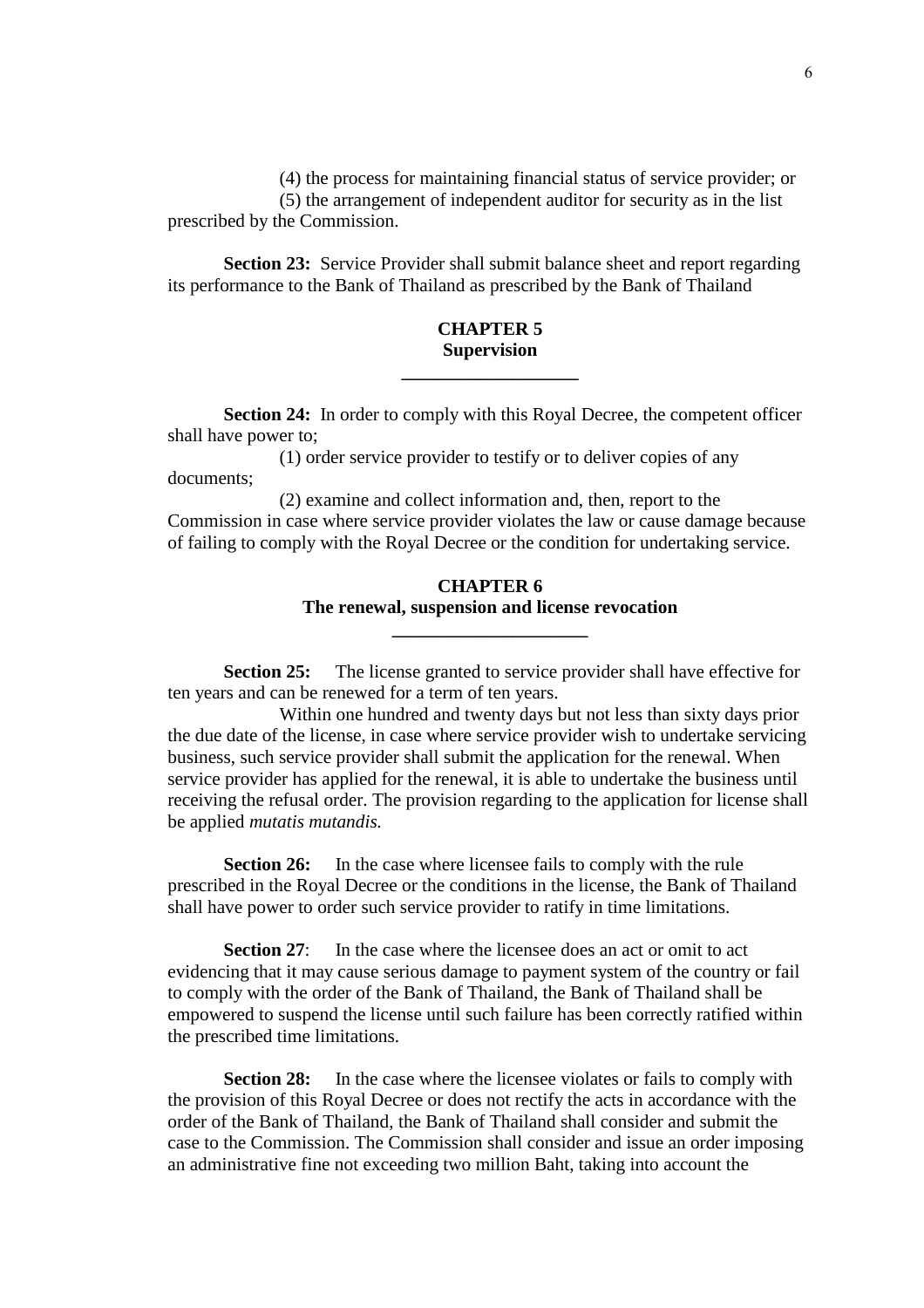severity of the offence and/or suspend its license until the licensee has rectified the wrongdoing act.

**Section 29:** In the case where the licensee fails to comply with the provision of this Royal Decree or violates the order of the Bank of Thailand, the Bank of Thailand shall propose its opinion to the Commission for revoking its license. Should the Commission orders to revoke the license, the Bank of Thailand shall notify the revocation order publicly.

**Section 30:** In the case where the Bank of Thailand has realized that the license has been granted because the information has been incorrect or incomplete in accordance with the rule and condition of license, the Bank of Thailand shall propose its opinion to the Commission for the consideration to revoke its license.

## **CHAPTER 7 Discontinuing to provide service, discontinuing to carry out the business, merger or amalgamation**

 $\mathcal{L}_\text{max}$  and  $\mathcal{L}_\text{max}$  and  $\mathcal{L}_\text{max}$  and  $\mathcal{L}_\text{max}$ 

**Section 31:** In the case where any service provider wishes to discontinue providing service or discontinue carrying on its business, such service provider shall notify in writing together with the report regarding to the discontinuation of providing service or discontinuation of carrying on the business to the Bank of Thailand in advance not less than sixty days in accordance with the rules and procedures as prescribed in the notification of the Bank of Thailand.

 When received the notification of service provider under paragraph one, the Bank of Thailand shall have power to order the service provider to take any action prior to discontinue providing service or discontinue carrying on its business.

 Any service provider wishing to discontinue providing service or discontinue carrying on its business shall return its license to the Bank of Thailand.

 In the case where the service provider wishes to merge or amalgamate with the others, the provision of paragraph one and two shall be applied *mutatis mutandis.* 

|  |  | <b>Transitional Provision</b> |  |
|--|--|-------------------------------|--|
|  |  |                               |  |
|  |  |                               |  |

**Section 32:** The service provider providing the service, which has not been regulated by any law, prior to the date that this Royal Decree comes into force and wishing to continue such business shall notify for registration and submit the application within sixty days since the date of this Royal Decree coming into force.

**Section 33:** The service provider undertaking the business in accordance with the other laws prior to the date that this Royal Decree comes into force, the nature of which has been the electronic payment service, shall be the service provider under this Royal Decree. The service provider wishing to continue its business shall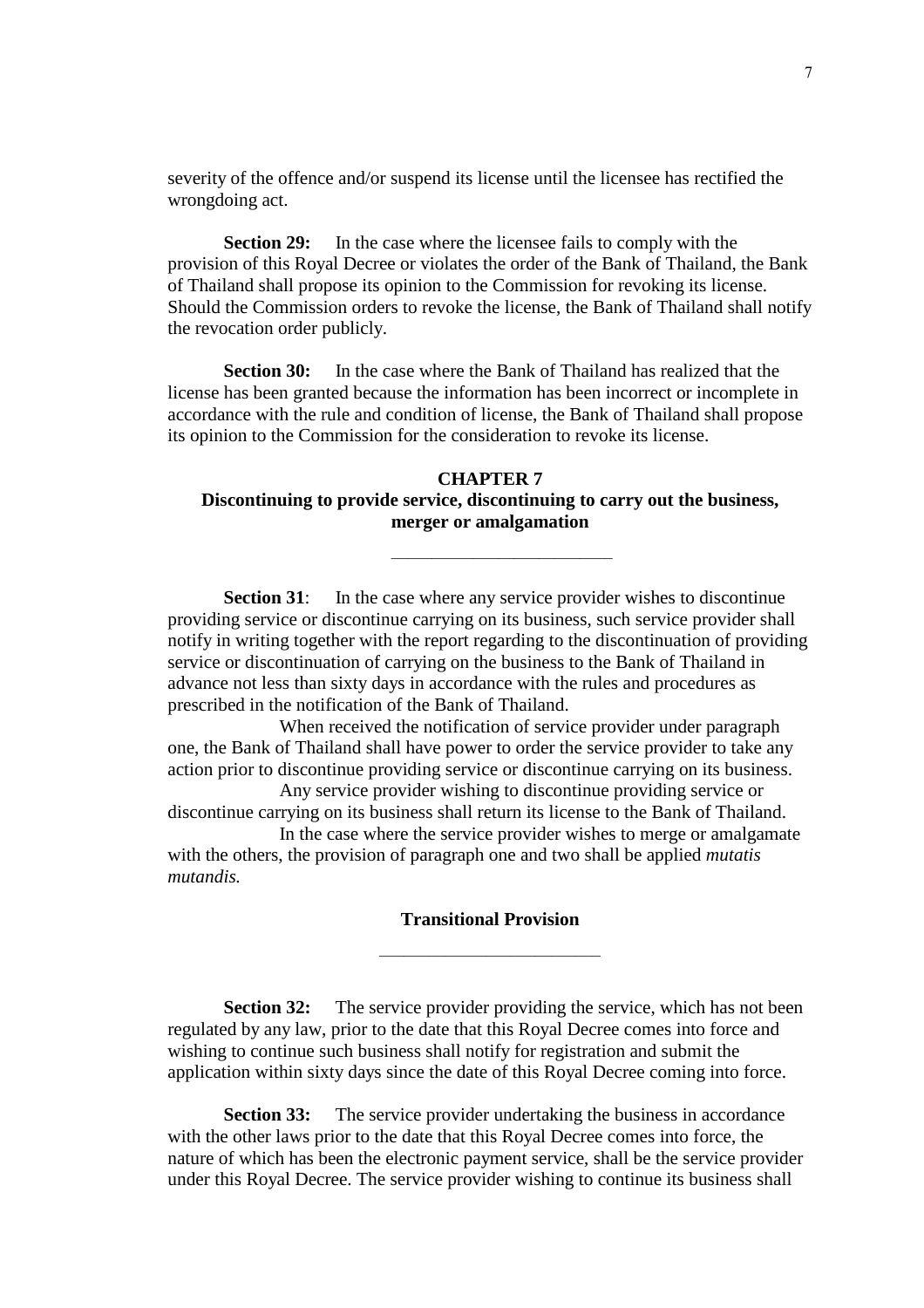notify, register or apply for the license in accordance with this Royal Decree within one year since the date of this Royal Decree coming into force. This provision shall not apply to the service provider as prescribed by the Bank of Thailand with the approval of the Commission.